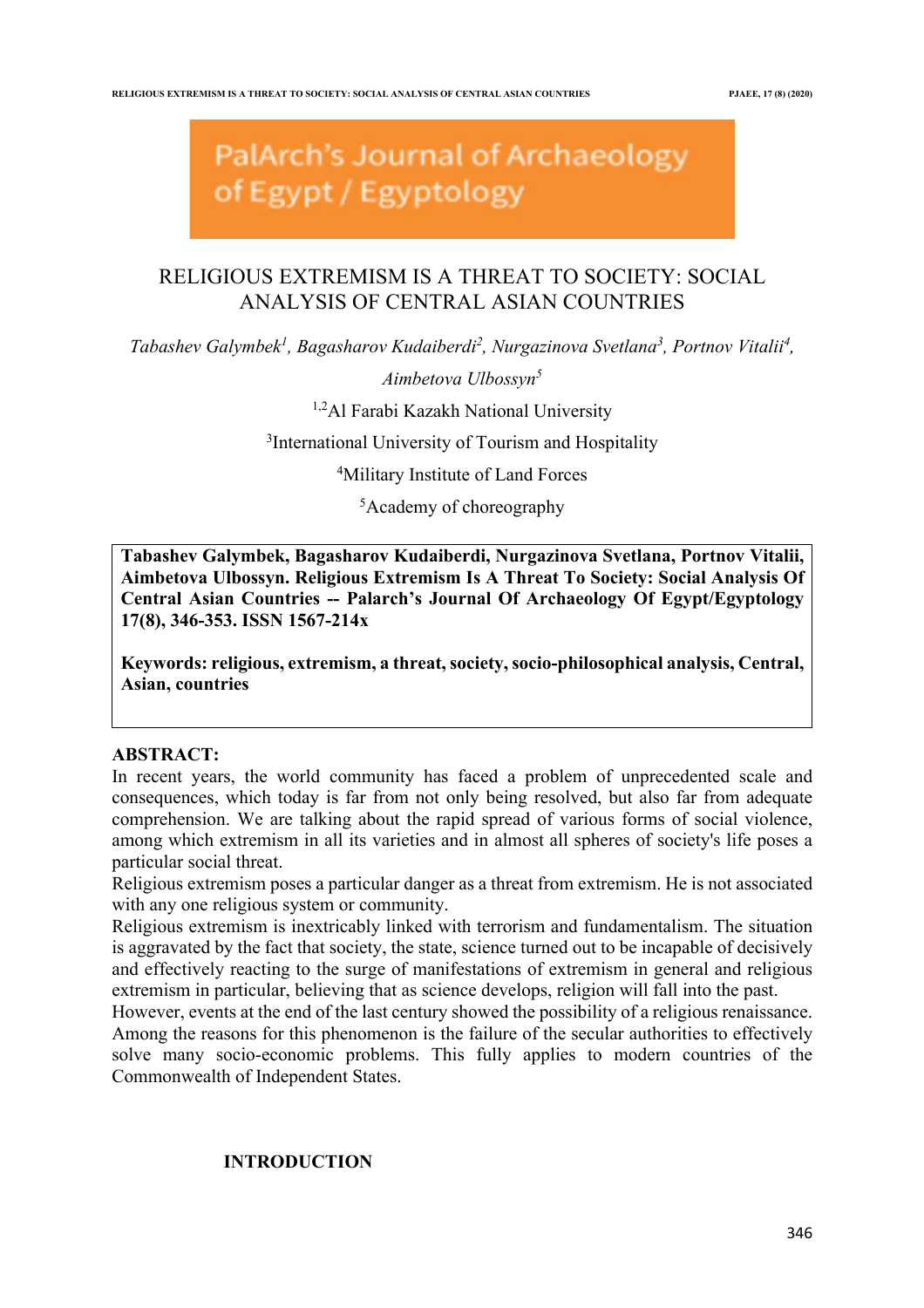The efforts being made today are not bringing the desired results. It seems that the main reason for the unresolved issue of this problem is associated with the specifics of religious extremism, with the phenomenon of religion itself and religious experience as complex social phenomena. The rapid spread of new religious organizations, nontraditional cults also increases the social danger of religious extremism from the side of yet unexplored religious communities. This allows us to raise the question of the religious nature of civilization wars and the corresponding scale of threats from religious extremism.

An analysis of the current situation shows that religious extremism is one of the main threats to modern society, cultural and civilizational interaction, security of peoples and states, including the countries of the Commonwealth of Independent States.

More specifically, the relevance of the study is due to the following circumstances.

First, the increased scale of the spread of extremism as such. It is inextricably linked to the growth of social violence and aggression as such. Entire regions of the world are being hit by extremism, which is used by a wide variety of social movements and groups. There is a trend towards the growth of extremism in the modern world and the transformation of this phenomenon into one of the global problems of our time.

Second, the growth of religious extremism itself. Its growth is so rapid that in the public consciousness extremism in general begins to be associated exclusively with religious extremism and with some of its varieties. Increasing numbers of people are becoming supporters of religious extremism.

An example is the extremism of supporters of globalization and representatives of anti-globalization. simalism. In these conditions, an urgent need is the development of the most effective measures to counter the spread of religious extremism among the population of the CIS countries.

Third, the complexity and diversity of religious extremism is associated with the hidden nature of religious experience1, its dynamism. These features require, in the current conditions, a comprehensive rethinking of this phenomenon on the basis of a systematic approach, which presupposes deep research, in particular, organizational-legal and information-logical models of the fight against negative manifestations of religion.

Thus, the problem of studying religious extremism as a social threat of modern society on the example of the CIS countries, identifying the causes and sources of this phenomenon, classification, genesis and trends of modification, manifestation of the essence, content and forms, the nature of challenges and threats to social systems and personality is currently acquiring special significance.

The problem of extremism, along with terrorism and fundamentalism in modern society, is one of the actively studied problems. This problem is studied by various sciences, which present their analysis of this phenomenon. But, unfortunately, in most works that try to consider the phenomenon of religious extremism as a social threat in all the diversity and complexity of this phenomenon, there are manifestations of tendentiousness and one-sidedness.

An idea of the level of socio-philosophical analysis of modern religious extremism can be made on the basis of the available literature, which is conventionally divided into the following groups.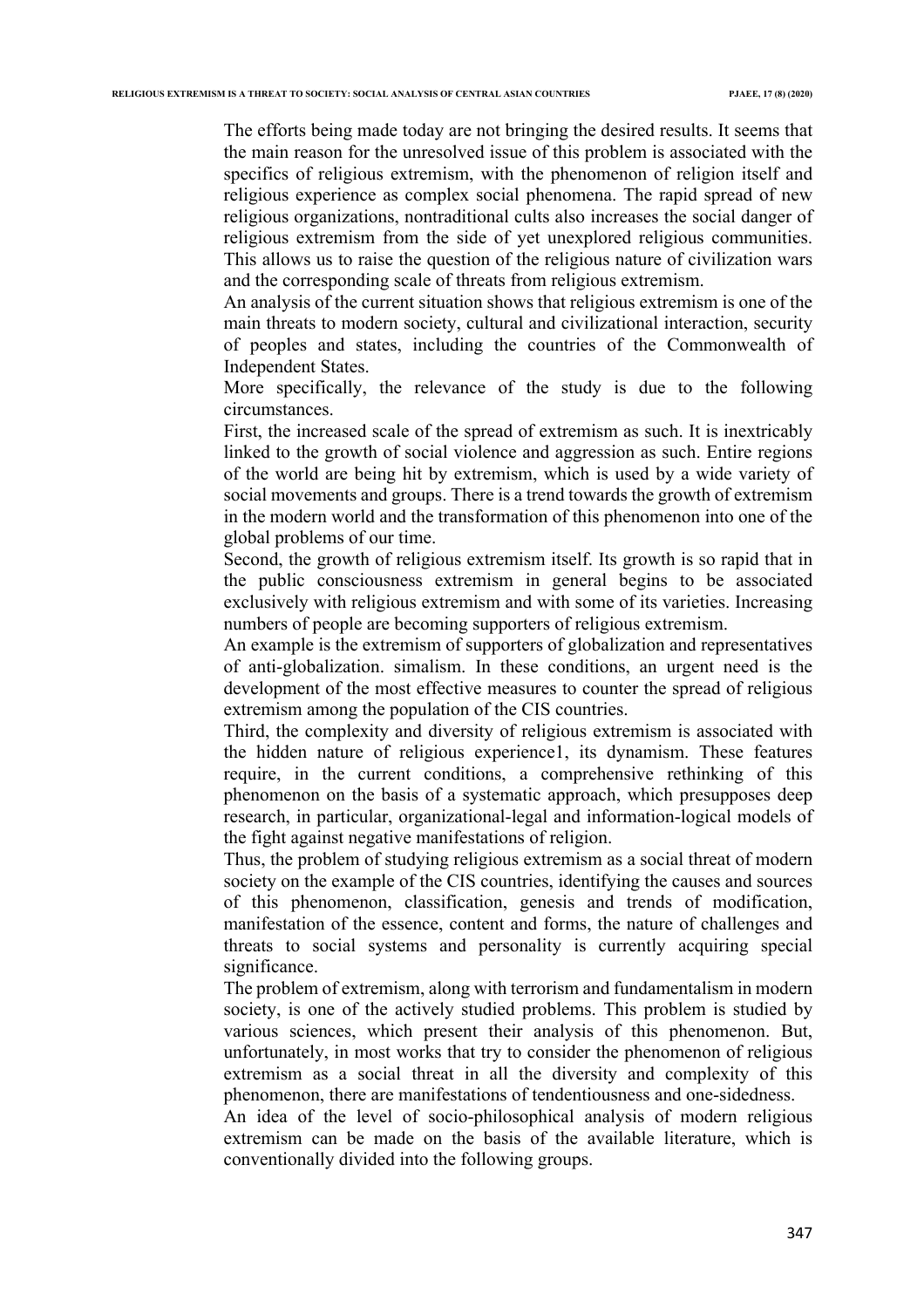So, for example, V.F. Khalipov defines extremism (from Latin extremus) as adherence to extreme views and measures, with an emphasis on the political sphere1.

This assessment is typical for A.S. Kapto. He defines extremism as "any act aimed at the violent seizure of power or the forcible retention of power, as well as the violent change of the constitutional system of the state, as well as a violent encroachment on public safety, including the organization of illegal armed groups for the above purposes or participation in them ".

A special place in this group of works is occupied by V.I. Krasikov's studies, devoted directly to extremism from the standpoint of philosophical analysis.

There are studies that show that extremism reflects the extremism of the very life of a modern person, which is formed as a certain state of society and a form of governance ("controlled social chaos", "risk society") and that extremism can be created by the dominant social strata and countries.

In general, an analysis of the available literature shows that the existence of the problem of religious extremism in modern society is associated, first of all, with the influence of this phenomenon on the political sphere of social systems. To a lesser extent, the question of the comprehensive impact of this phenomenon on society, social systems and spheres of life in general is raised from the standpoint of the threats and challenges that religious extremism is fraught with. A certain superficiality, one-sidedness, political and religious bias is sometimes seen in research.

In this regard, it becomes necessary to analyze the origins, causes, and social essence of religious extremism as a social threat of our time, to show the relationship, mutual influence and interaction of religious extremism with various spheres of society. As an independent research task, practically religious extremism has not been investigated in this context.

The purpose of the study is to examine from a socio-philosophical standpoint the essence and main content of modern religious extremism as a social threat, to identify its main types and dynamics of the development of this phenomenon, as well as to substantiate the priority areas of countering challenges and threats from carriers of religious extremism in order to ensure security of the individual, society and state.

To achieve this goal, it is necessary to solve the following interrelated research tasks:

- to reveal the essence of religious extremism as a social threat to modern society;

- to reveal the typology of religious extremism.

### **RESEARCH METHODOLOGY**

The direct methodological basis of the dissertation was formed by the basic provisions of social and philosophical science, its conceptual and categorical apparatus in relation to the object and subject of research. The work uses and implements the principles of philosophical analysis: functional-activity, organizational-system, structural-content, axiological, phenomenological approaches, principles of social determinism, historicism, etc. We also used more specific methods of classification and systematization, theoretical generalization and description, content analysis, etc. This study considered the methodological requirements of the principle of objective reality, the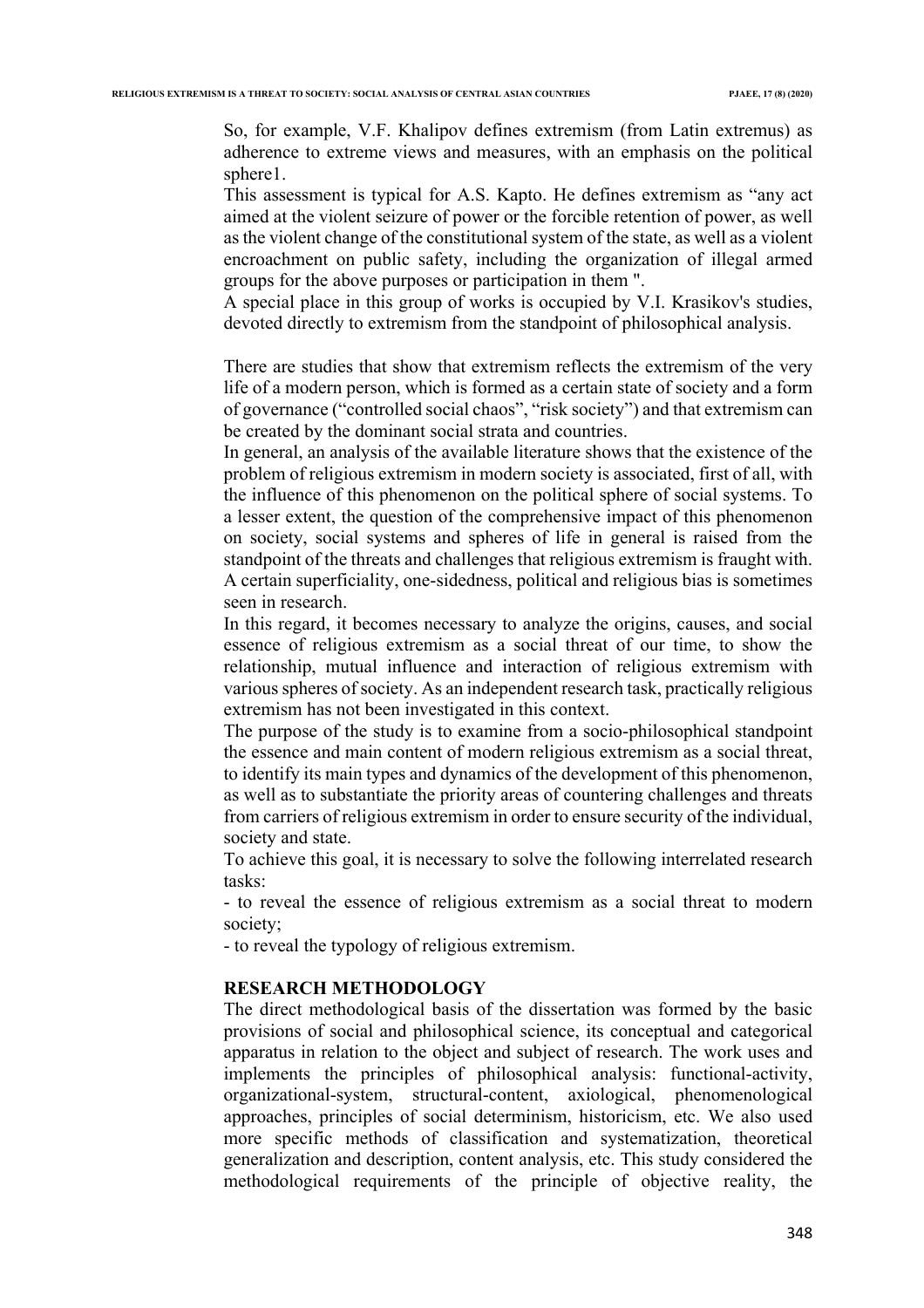multidimensionality of truth, its mediation by various forms of scientific knowledge.

The empirical base of the research includes the results of the analysis of guidelines regulating the activities of state bodies and public organizations to study this phenomenon and counter religious extremism in society; scientific and methodological generalizations of various social institutions on the problem; sociological data obtained and used by other authors on the topic of the dissertation; content analysis of periodical materials on the problem, as well as generalization of the practice of professional activities of various bodies of society and the state in order to ensure the security of the state, society and the individual in the field of countering challenges and the threat of religious extremism and from its social carriers.

#### **DISCUSSION**

The world today faces many dangers traditional and new, including political radicalism with its harsh intolerance, military conflicts and terrorism, which for the first time in history acquired a planetary format with an unprecedented number of victims, with an increasingly real prospect of using weapons of mass destruction. Religious extremism is one of the direst threats to the stability of nation states and the entire world community. Religious extremism, on the one hand, revives what is worse than characterized the past - dense chauvinism, separatism and nationalism with signs of an ideology of intolerance towards everything alien and incomprehensible, the assertion of violence in interethnic relations. On the other hand, religious extremism left the sphere of purely religious relations and became, so or otherwise, to penetrate into various political and spiritual structures of society and state. Its strengthening and spreading horizontally and vertically provoked by real political, economic and social problems that are really difficult and possibly destructive in some way. Among such problems, there are attempts to form a unipolar global peace, which leads to the weakening of national states and creates the need for their protection. Under these conditions, some of the subjects of religious extremism seeks to create new forms of uniting people, above all on religious grounds in order to resist globalization, and before its entire capitalist version. At the same time, religious groups oppose each other up to the point of refusal to the opposing side. The main goal of these subjects, who usurped the right to rule nations is, nevertheless, the seizure of power and the political dictate of one's vision of the future. Preservation of socio-cultural identity, tolerance for national traditions and peculiarities, mutual respect between peoples and nations, with appropriate to various religious confessions, is impossible without organizing an active overcoming of the creeping germs of religious extremism. At the present stage of development of the world community, the problem of identifying the essence of religious extremism in the context of social changes is considered a special one. Its solution requires, first of all, the study of the issue through the prism of the changing world and those problems that, in one way or another, affect the development of modern society. Theoretical justification innovation of the studied phenomenon will help to more accurately reflect its essence, causes and consequences.

Religious extremism should be viewed as a type of specific religious activity that is motivated and ideologically colored. He is distinguished by extreme radicalism, aimed at an irreconcilable struggle either with established traditions,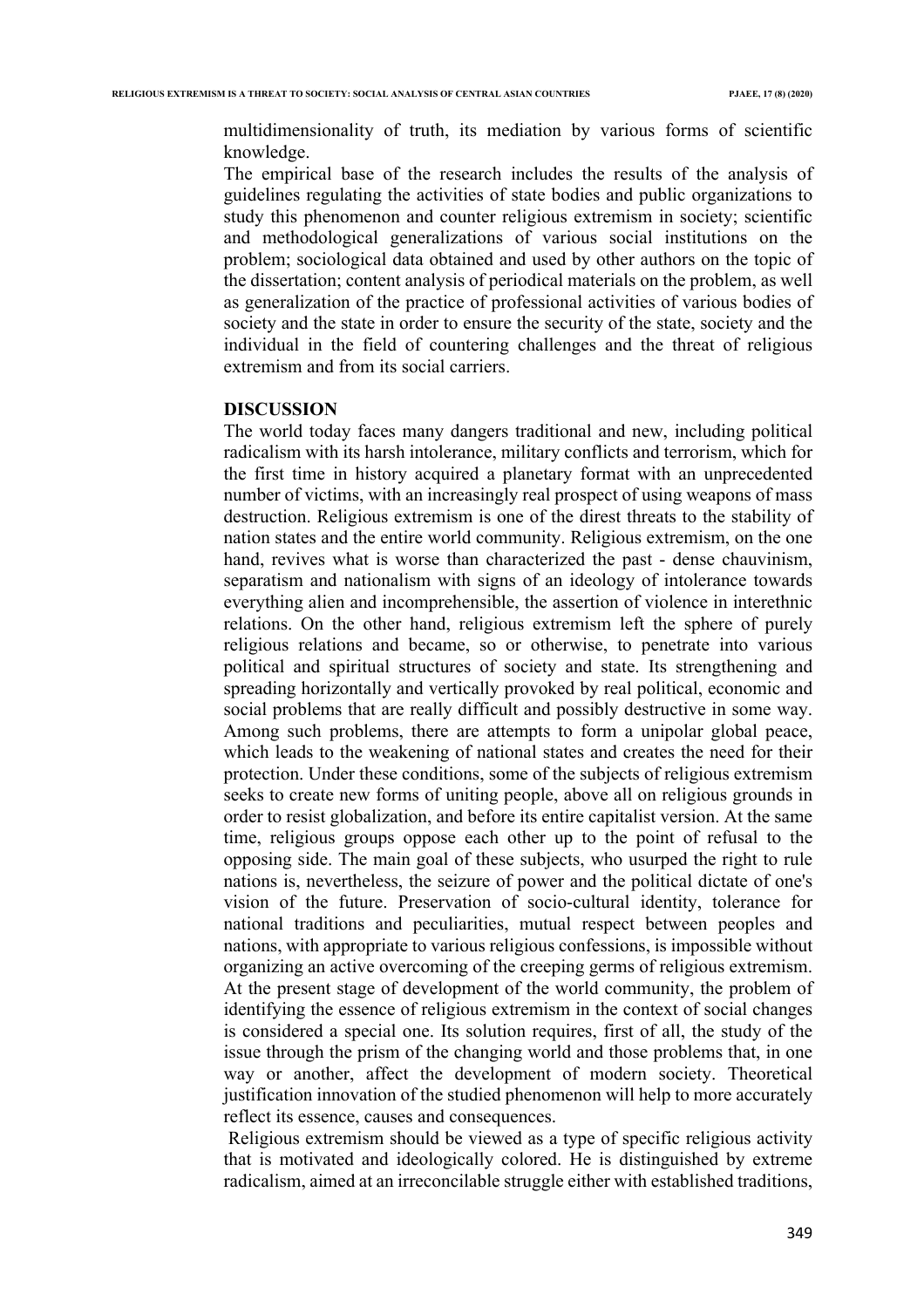or at a struggle against religious modernism. At present, this phenomenon is being formed as an expansion of religious and pseudo-religious organizations and systems that form their own models of social structure and behavior of individuals, and in some cases offer their own alternative models of globalization. Religious extremism, due to the integrity of religion itself, operates in all spheres of society's life and therefore it is necessary to understand the essence of its manifestation in the social, spiritual, economic and political spheres of society.

Among the reasons for the emergence of religious extremism can be identified socio-psychological, spiritual-ideological, political and others. One of the main reasons for religious extremism is the contradictory essence of religion itself, which manifests itself in the political scene. Other reasons for the emergence of religious extremism are ignorance of modern science and technology, the lack of a scientific worldview in some people, political immaturity, economic backwardness, etc.

When studying the nature of religious extremism, the main issue is the systematization and typology of its manifestations. Modern religious extremism can be classified on various grounds. Among such grounds in the political sphere of society, there are classifications according to the use of specific religious rhetoric and according to the impact on various spheres of the life of society.

One of the most important threats to the national security of the Republic is the extremism of radical Islamic organizations.

The main direction in the fight against such movements in Tajikistan should be the neutralization of the most important factors contributing to its activation. The development of extremist processes is determined by socio-economic, political, religious-political and ethnic factors, and their original synthesis also takes place. Improving the socio-economic situation in the republic plays a major role in countering Islamic radicals, since this not only significantly narrows the social base of the Islamists, but also contributes to the settlement of political conflicts.

The religious factor affects the national security system negatively or positively, depending on the subjective and objective nature of the actions of a person or social groups, and this factor also contributes to the support of a particular ideology. For this reason, ensuring the national security must be turned into the basis of the state strategy and one of the vital directions of the domestic and foreign policy of the state.

Counteraction to religious extremism should be expressed in active actions of society and the state to detect, prevent, prevent and neutralize the activities of subjects of religious extremism at various levels and in all spheres of society. In this direction, Tajikistan needs to apply measures to the following levels of anti-extremist confrontation: international, regional, local, state and personal.

The fight against religious extremism is impossible without the use of psychological struggle. Clarification of the role, place, functions, means and forms of psychological struggle, strengthening the impact of informationpsychological operations as an integral part of anti-extremist actions should be carried out constantly. Public consciousness in conditions of social change must become important and convincing a means of countering all violent and religious terrorist and extremist actions.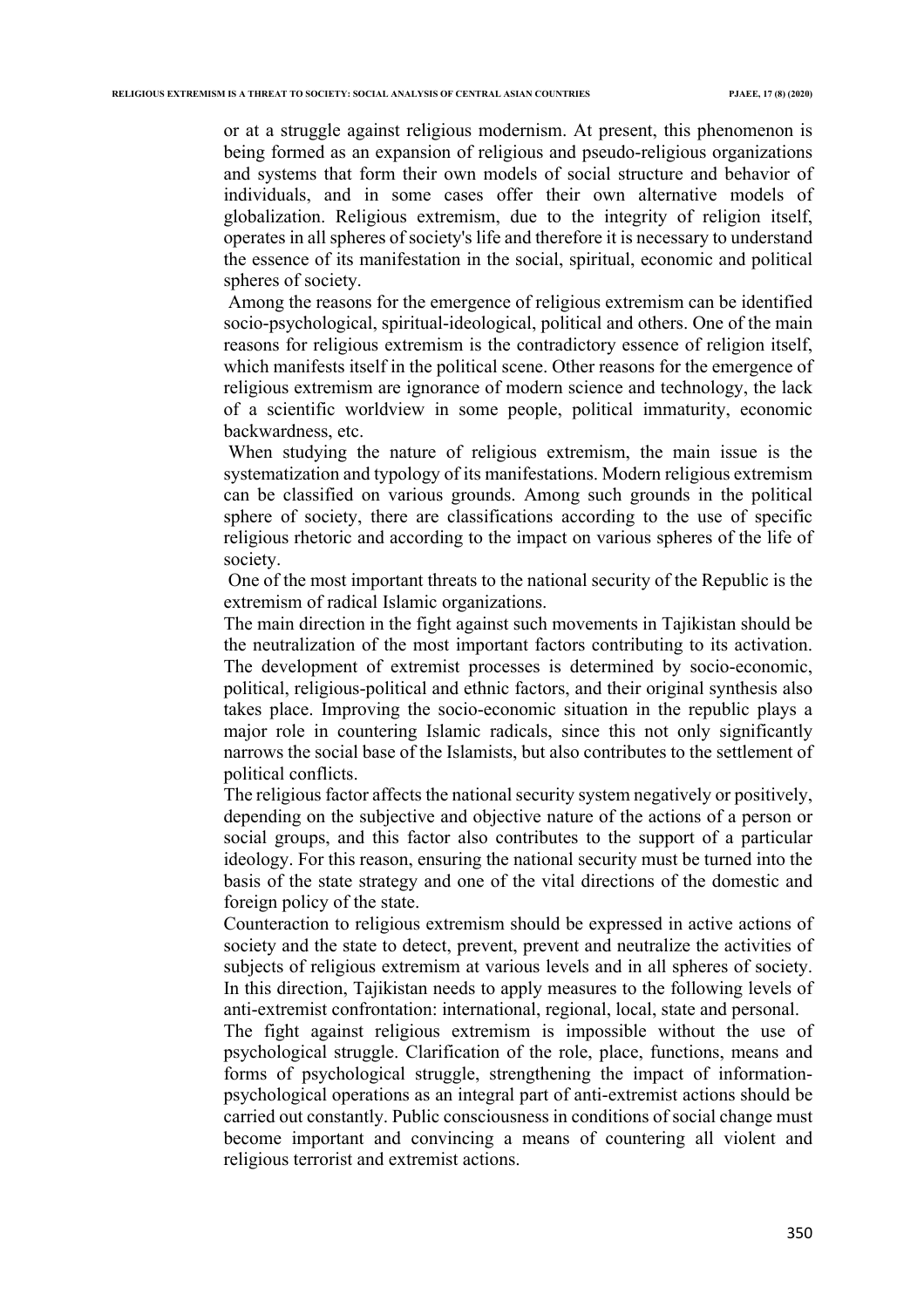#### **CONCLUSION**

As a conclusion, it should be noted that religious extremism is a phenomenon that poses a danger to the normal functioning and development of society. Religious extremism as a social threat is antisocial, radically directed activities of organized social actors to implement a negative project of change society from the standpoint of a religiously colored model of the future as ideally due through social violence, in which intransigence towards the declared enemies becomes the main guiding principle. In this regard, religious extremism as a social threat is a type of certain religious activity that is motivated and ideologically painted. It is distinguished by extreme radicalism, aimed at an irreconcilable struggle either with established traditions (characteristic of new religious organizations) or at a struggle with religious modernism. Religious extremism can be both intra-confessional and non-denominational.

#### **REFERENCE**

- Abbas, M., Muhammad, S., Shabbir, M. S., Nimer, Q., Mir, Bibi, A., & Siddiqi, A. (2020). Ciencias Sociales y Arte Año 10 N° 28 Septiembre - Diciembre 2019 Tercera Época Maracaibo-Venezuela Ecological Consequences of Climate Change on Pioneer Business. REVISTA DE LA UNIVERSIDAD DEL ZULIA.
- Abbasi, S. G., Shabbir, M. S., Abbas, M., & Tahir, M. S. (2020). HPWS and knowledge sharing behavior: The role of psychological empowerment and organizational identification in public sector banks. Journal of Public Affairs. https://doi.org/10.1002/pa.2512
- Abbasi, S. G., Tahir, M. S., Abbas, M., & Shabbir, M. S. (2020). Examining the relationship between recruitment & selection practices and business growth: An exploratory study. Journal of Public Affairs. https://doi.org/10.1002/pa.2438
- Ahmad, J., Ahmad, D., Abbas, m., Ashraf, M., & Shabbir, M. S. (2018). Effect of Debt Overhang on the Development of Heavily Indebted Poor Countries: Debt Laffer Curve Analysis. Revista Publicando, 357-379.
- Al-Kumaim, N. H., Hassan, S. H., Shabbir, M. S., Almazroi, A. A., & Abu Al-Rejal, H. M. (2021). Exploring the Inescapable Suffering Among Postgraduate Researchers: Information Overload Perceptions and Implications for Future Research. International Journal of Information and Communication Technology Education, 17(1), 19-41. https://doi.org/10.4018/ijicte.2021010102
- Arshad, M. A., Shabbir, M. S., Mahmood, A., Khan, S., & Sulaiman, M. A. (2020). An exploration of IQ, EQ, spiritual quotient (SQ) elements in the human reengineering program (HRP) practices: A study on the drug rehabilitation Centre in Malaysia. Journal of Human Sport and Exercise - 2020 - Winter Conferences of Sports Science. https://doi.org/10.14198/jhse.2020.15.proc2.32
- Ashraf, M., Ahmad, J., Sharif, W., Raza, A. A., Shabbir, M. S., Abbas, M., & Thurasamy, R. (2020). The role of continuous trust in usage of online product recommendations. Online Information Review, 44(4), 745-766. https://doi.org/10.1108/oir-05-2018-0156
- Balakrishnan, P., Shabbir, M. S., & Siddiqi, A. (2019). Current status and future prospects of renewable energy: A case study. Energy Sources Part A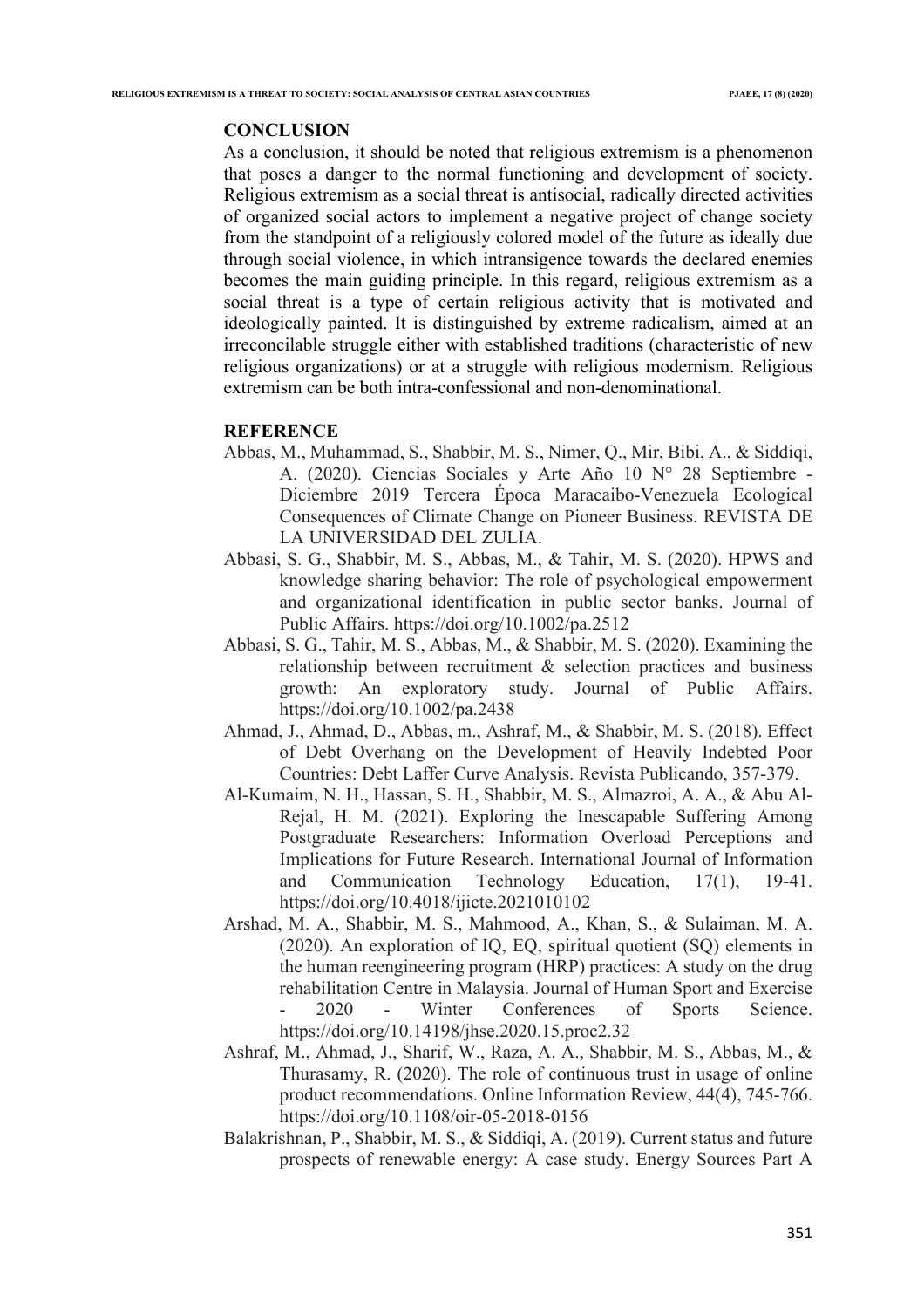Recovery Utilization and Environmental Effects, 42, 1-6. https://doi.org/10.1080/15567036.2019.1618983

- Graz D. Modern world and religious freedom Materials of the scientific and practical conference Freedom of religion, morality and responsibility in Russian society. Moscow, December 21, 2005. Zaoksky: "Source of Life", 2006
- Gryzlov B. Extremism as a Threat to Sovereign Democracy, Rossiyskaya Gazeta. -№283.-15.12.2006
- Osipov G.V., Tosh; Enko Zh.T. The modern world and religion Questions of philosophy, 2007
- V. Ustinov. International experience in combating terrorism: standards and practice. M., 2002
- Gryzlov B. Extremism as a threat to sovereign democracy // Rossiyskaya Gazeta. - No. 283. - 15.12. 2006
- Gurevich PS Fundamentalism and modernism as cultural orientations // Social sciences and modernity - No. 4. -P. 154-162 (1995) www.ecsocman.edu.ru/db/msg/162497.html
- Daftari F. A Brief History of Ismailism: Traditions of the Muslim Community. - M .: Ladomir, 2003 .-- 274 p.
- Muminov Akhmad, Religious extremism in the context of social change the topic of the dissertation, 09.00.11, Dushanbe, 2017
- The religious factor and problems of the national security of the country (on example of the Republic of Tajikistan) // Bulletin of the Moscow State regional university. Philosophical Sciences. - No. 4. - M .: Publishing house of MGOU, 2006.
- On the question of how to counter terrorism as one of the manifestations of extremism // Sociology of education. - No. 6. - 2007.
- Religious extremism as a social threat to modern society // Bulletin of the Moscow State Regional University. Philosophical science. - No. 4. - M .: Publishing house of MGOU, 2007.
- Jabarullah, N. H., Shabbir, M. S., Abbas, M., Siddiqi, A. F., & Berti, S. (2019). Using random inquiry optimization method for provision of heat and cooling demand in hub systems for smart buildings. Sustainable Cities and Society, 47, 101475. https://doi.org/10.1016/j.scs.2019.101475
- Khan, M., Shabbir, M. S., Tahir, m. S., Ali, R., & Hussain, M. (2019). Investment-Cash Flow Sensitivity in Family Owned Pakistani Firms. Revista Amazonia Investiga, 8, 376-386.
- M Shariff, M. N., Ahmad, N. R., & Shabbir, M. S. (2020). Moderating effect of access to finance of the gem and jewelry industry. Utopía y Praxis Latinoamericana, 25, 264-279. http://doi.org/10.5281/zenodo.3809397
- Muhammad, S., Shabbir, M. S., Arshad, M. A., & Mahmood, A. (2019). 4th Industrial Revolution and TVET: The Relevance of Entrepreneurship Education for Development. Opcion, 11-21. https://doi.org/10.1201/9780429281501-1
- The mechanism of the relationship between religion and the problem of social security // Pedagogical University Bulletin. No. 1 (44). 2012 - 1 p. L.
- The main reasons for religious extremism // Scientific notes, humanitarian sciences. No. 1 (29). Khujand. 2012 - 1 p. L.